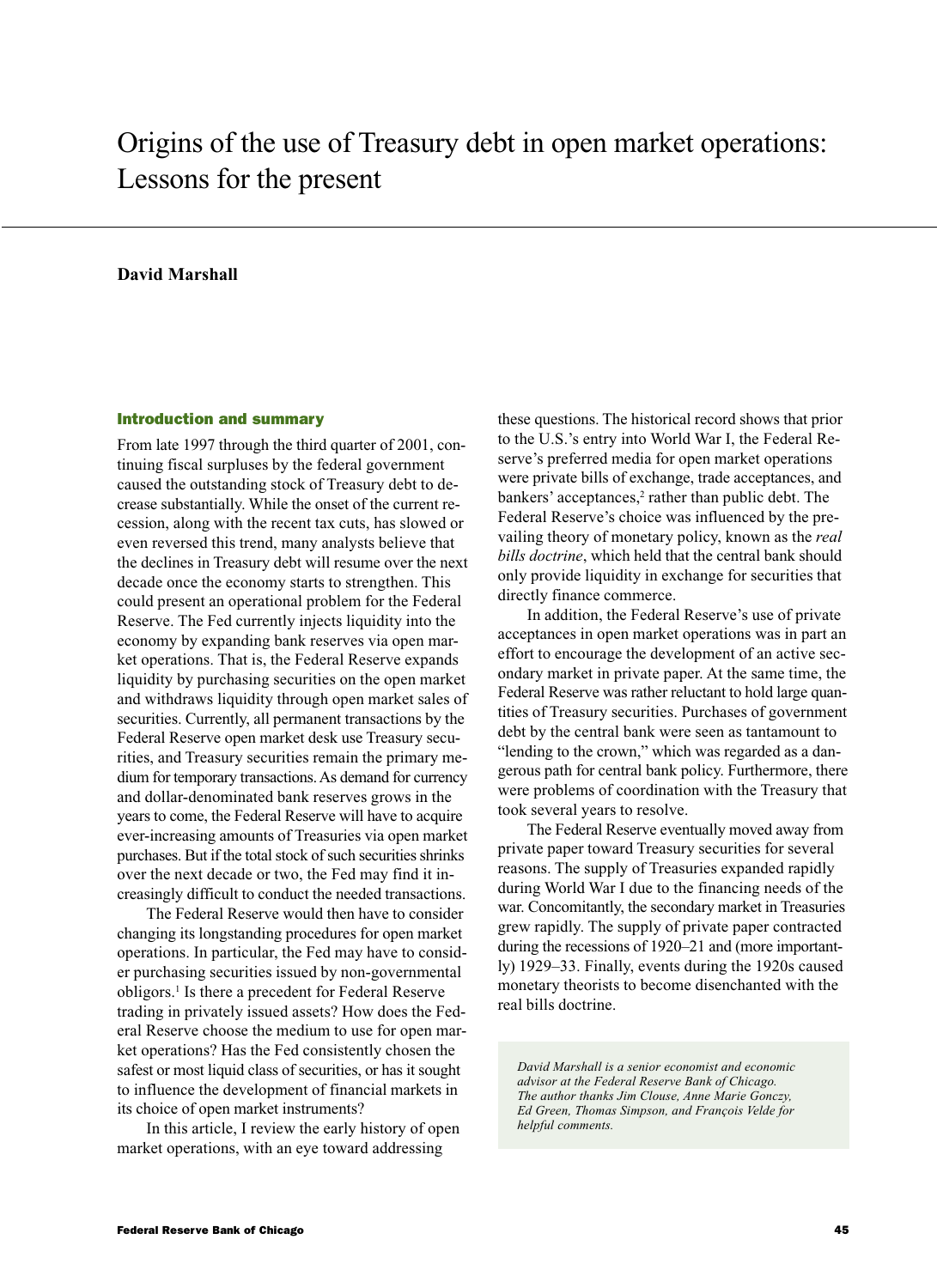So, what do we learn from this review of history? First, there were extended periods when the Federal Reserve conducted open market operations primarily in private securities. Furthermore, the Federal Reserve used its choice of open market instruments to influence the growth of financial markets in ways it deemed useful for the public interest. Finally, a shift to a new set of open market instruments may have unforeseen side effects. It takes time to understand the full implications of a major change in operating procedures, so a gradual transition may be the best way to proceed.

In the next section, I discuss the issues confronting Federal Reserve open market operations as the stock of Treasury debt shrinks. I then describe how open market operations evolved from the earliest days of the Federal Reserve through the Great Depression. Finally, I discuss how this historical record might have relevance to the issues of the present day.

## The problems currently facing open market operations

An important source of liquidity in the U.S. economy is the monetary base, M0, which consists of currency in circulation plus bank reserves. M0 comprises about 97 percent of Federal Reserve liabilities. These liabilities are balanced primarily by securities purchased on the open market (approximately 96 percent of Federal Reserve assets). The other main way that the Federal Reserve expands liquidity is by lending to commercial banks at the discount window. However, discount window loans represent a very small fraction (currently 0.015 percent) of Federal Reserve asset holdings. The vast majority of Federal Reserve security holdings—currently 95 percent—consist of U.S. Treasury securities. The Federal Reserve has conducted open market operations primarily in Treasury securities since the mid-1930s, and Treasuries are the only medium it has used for its outright transactions since 1981.3 Thus, to a close approximation, every dollar's worth of M0 in circulation is matched on the Fed's balance sheet by one dollar's worth of U.S. Treasury securities acquired through open market purchases.

This fundamental balancing relationship presents a problem: Demand for M0 is growing rapidly, while the stock of Treasury debt that the Federal Reserve uses to balance M0 has been shrinking. The black line in figure 1 plots M0 from 1986 through the present (indicated by the vertical line). Over this period, the monetary base grew at a geometric rate of around 6.8 percent per year. This is mostly due to a growing demand for currency. In 1975, currency accounted for about 77 percent of M0. Since February 2000, however, this

fraction has exceeded 90 percent. (The only exception occurred during the two weeks following the September 11 attacks, when the fraction of M0 represented by currency dropped to 86 percent. This was due to the Federal Reserve's temporary expansion of bank reserves in response to the attacks.)

The growth in M0 is due in part to the growth in domestic economic activity. In addition, much of the increased demand for currency is due to increased demand for dollars abroad. Consider two examples: Ecuador formally replaced the sucre with the dollar as its official currency in 2000; and, while the peso continues to be the official currency in Argentina, around 60 percent of transactions in Argentina are actually conducted with dollars. (See Velde and Veracierto, 2000.) These trends are likely to continue inducing growth in demand for the U.S. monetary base. The black dashed line in figure 1 plots a projected path for M0 through 2011.4 The projection is a mechanical extrapolation of past trends and is not intended as a detailed forecast. Nevertheless, it is a plausible first guess at how the monetary base might evolve over time. Figure 1 shows the monetary base approximately doubling in the next ten years.

To accommodate this growing demand for M0, the stock of assets owned by the Federal Reserve must grow. If the Federal Reserve continues its current policy of maintaining virtually all its asset holdings in the form of Treasury securities, its ownership of Treasury debt will have to expand rapidly. However, the total quantity of Treasury securities may well fall during the coming years. The green line in figure 1 plots the stock of outstanding Treasury debt from 1986 to the present. Note that the level of Treasury debt had fallen from \$3.8 trillion in November 1997 to \$3.3 trillion as of September 2001, a decrease of over 10 percent in less than four years. In spite of the recession that started in March 2001 and the 2001 tax cuts, the contraction in Treasury debt continued at least through the third quarter of the year.

The green dashed line in figure 1 plots the path of Treasury debt implied by the Congressional Budget Office's (CBO) most recently published forecasts of federal surpluses through 2012, released in January 2002.5 These forecasts take the effects of the current recession into consideration. The CBO predicts small deficits through early 2004, followed by surpluses.

The problem facing the Federal Reserve can be seen by comparing the two forecasts in figure 1. Taking these forecasts at face value, the stock of base money demanded by the economy would equal the stock of Treasury debt in July 2012. This means that the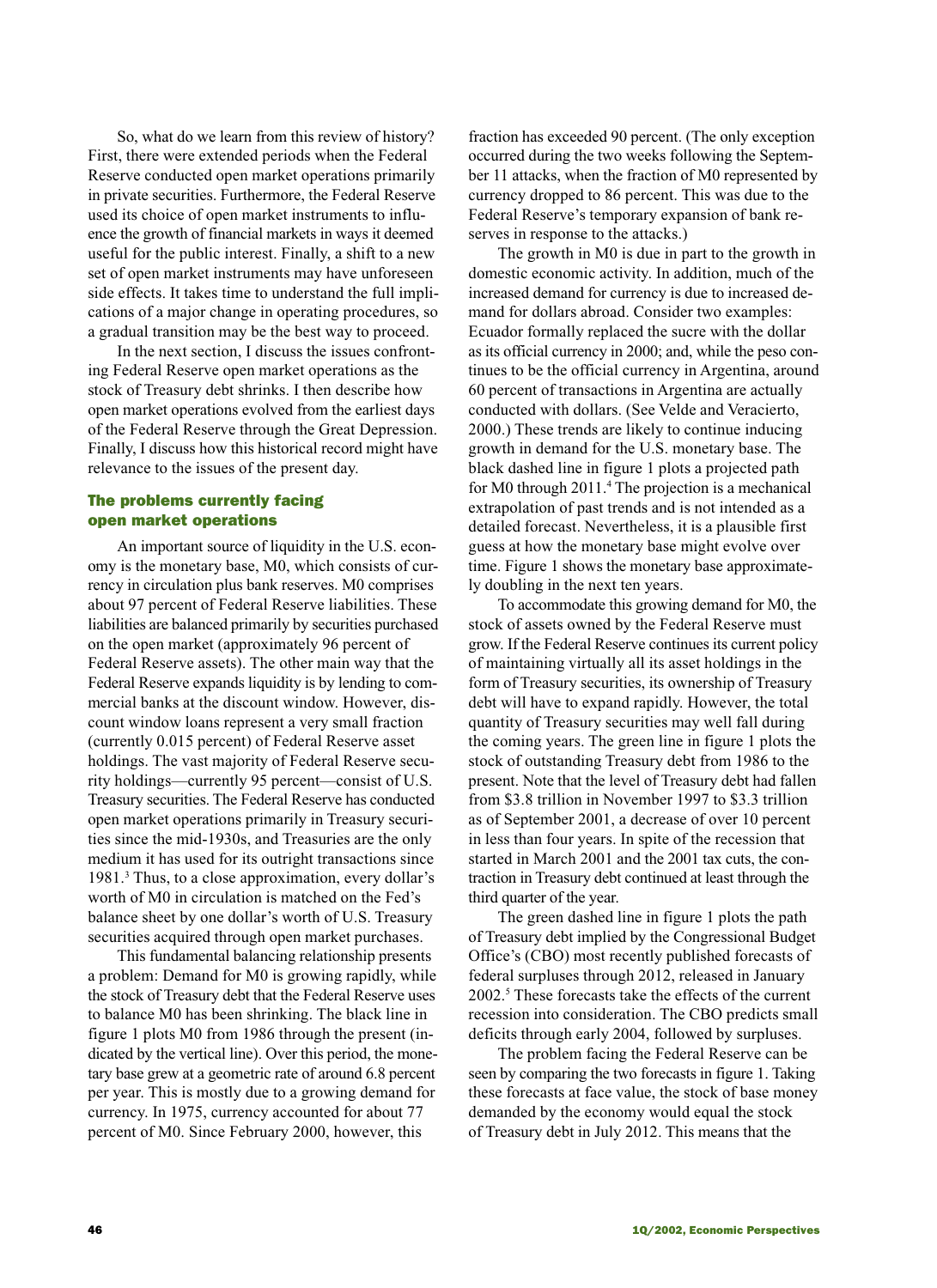

Federal Reserve could not accommodate the growing demand for M0 beyond that date without purchasing securities other than Treasuries. In fact, the problem will arrive much sooner. The Federal Reserve recognizes that Treasury securities serve a unique role in financial markets. Because they are free of default risk and are highly liquid relative to other assets,<sup>6</sup> Treasuries are a preferred savings instrument for foreign investors and are extensively used for hedging and as benchmarks for pricing other fixed-income securities. If the Federal Reserve held a large fraction of outstanding Treasury securities, it would impair the liquidity of Treasury markets, which could adversely affect other markets and even affect the pace of economic activity. As a result, the Federal Reserve limits its fraction of ownership of any individual Treasury issue. The current ownership caps range from 35 percent for Treasury securities with less than a year to maturity to 15 percent for issues ten years and longer. If the Federal Reserve continues to abide by these caps, it will exhaust its capacity to acquire additional Treasury securities long before the outstanding stock of Treasury debt disappears.

## Possible responses to these issues

Clearly, the Federal Reserve may well have to modify its current procedures for conducting open market operations. The Fed could relax its self-imposed

caps on Treasury holdings, but this could impair liquidity in the Treasury market and, in any event, would only represent a temporary stopgap. A longer-run solution would be for the Federal Reserve to start including in its portfolio assets other than Treasuries. Under current law, the Federal Reserve can purchase a range of assets, including direct obligations of federal agencies or debt fully guaranteed by federal agencies, debt of foreign governments, certain state and local obligations, and selected other instruments. There has been speculation in the press that the Federal Reserve might seek legislation to expand its authority to hold private assets.7

The extension of the Federal Reserve's portfolio to non-Treasury securities raises a number of questions. Which assets should the Federal Reserve hold? Should it let private market participants align on a new substitute for Treasury securities and then simply adopt this asset class? Alternatively, should the Federal Reserve actively

seek to influence the evolution of fixed-income markets as they adjust to an era of diminishing supply of Treasury securities? In particular, should the Federal Reserve attempt to steer the market toward the type of Treasury substitute that it prefers?

The sorts of choices the Federal Reserve now faces are not unprecedented. In the following sections, I review the early history of open market operations. This account shows that, in the early days of the Fed, Treasury securities were not the preferred medium for open market operations. Only gradually did Treasuries displace other assets. Furthermore, the Federal Reserve's original intentions for open market operations included a desire to affect the evolution of financial markets. In particular, it sought to encourage an active secondary market in acceptances. Thus, there are antecedents both for the Federal Reserve holding privately issued securities and for the Federal Reserve using its open market procedures to influence the development of financial markets. Having said this, financial markets have changed enormously since the early years of the Federal Reserve System, so we should use caution in drawing lessons from these precedents for current problems.

### The early years of open market operations

The current practice of conducting Federal Reserve System open market operations almost exclusively with Treasury securities was not anticipated in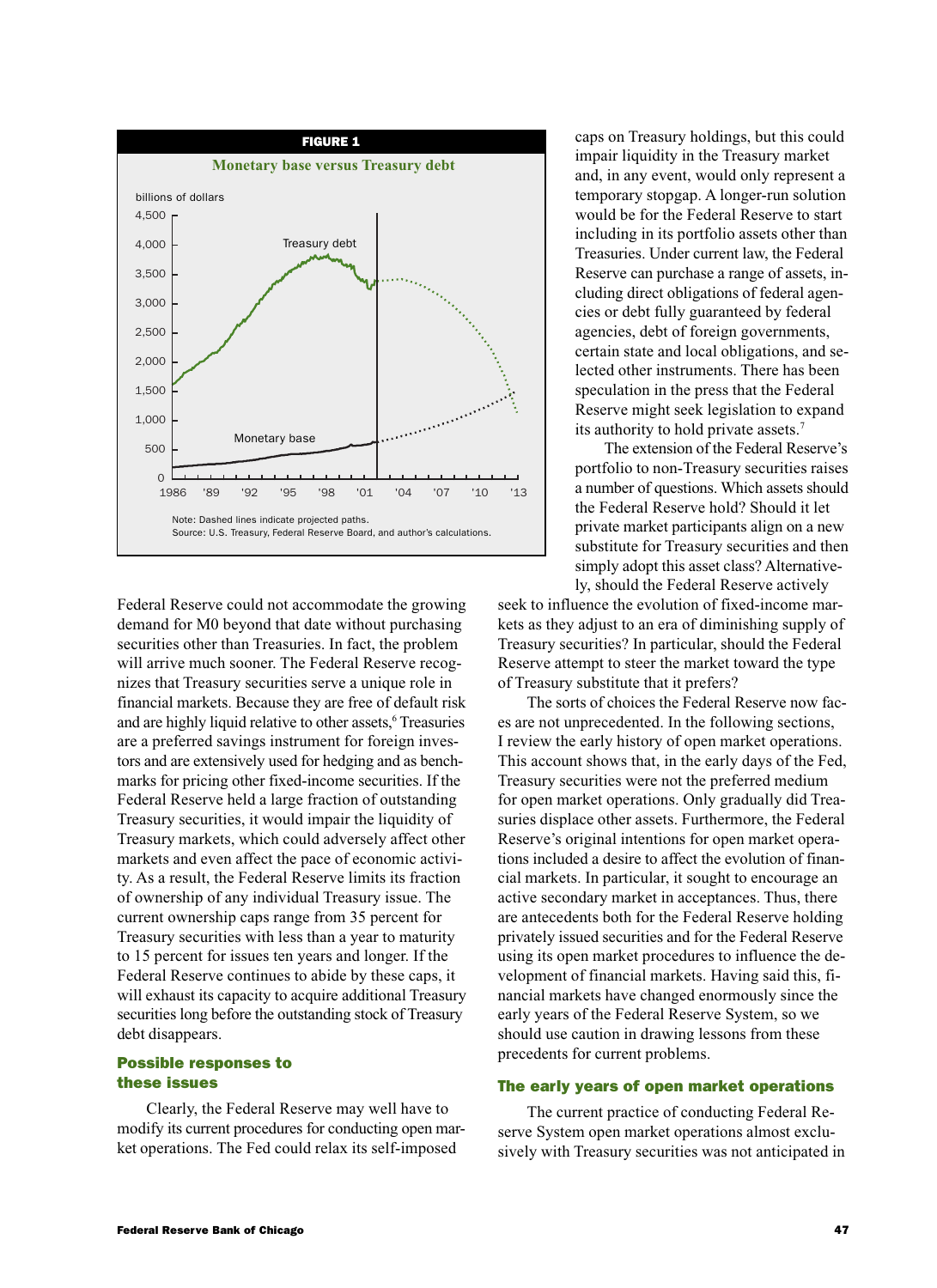the earliest years of the Fed. Table 1, taken from Meulendyke (1998), shows that bankers' acceptances were the primary asset class for the Federal Reserve portfolio until World War I, and acceptances had a roughly equal presence with Treasury securities through the 1920s. Treasury securities did not become predominant until the Great Depression. These patterns reflect changes both in the thinking of Federal Reserve officials and in the economic environment in which the Fed operated.

At the inception of the Federal Reserve in 1913, it was presumed that Federal Reserve assets would primarily consist of short-term privately issued paper,

such as bankers' acceptances, trade acceptances, and bills of exchange.8 A key reason for this focus was the real bills doctrine, which was the most influential theory of central banking at the beginning of the twentieth century. The real bills doctrine maintains that "a banking system that confines its lending to discounting short-term self-liquidating commercial bills of exchange arising from real transactions in goods and services—the productive use as opposed to the speculative use of credit—cannot over-issue."9 That is, the banking system would not create excessive (and therefore inflationary) amounts of credit. A particularly important exponent of this view was Paul Warburg,

| <b>TABLE 1</b>                           |                            |                    |                             |                    |  |  |  |  |
|------------------------------------------|----------------------------|--------------------|-----------------------------|--------------------|--|--|--|--|
| <b>Federal Reserve holdings, 1915-50</b> |                            |                    |                             |                    |  |  |  |  |
| Year-end                                 | <b>Treasury securities</b> |                    | <b>Bankers' acceptances</b> |                    |  |  |  |  |
|                                          | (dollars in millions)      | (percent of total) | (dollars in millions)       | (percent of total) |  |  |  |  |
| 1915                                     | 16.0                       | 19.8               | 64.8                        | 80.2               |  |  |  |  |
| 1916                                     | 55.0                       | 31.2               | 121.2                       | 68.8               |  |  |  |  |
| 1917                                     | 122.0                      | 31.4               | 266.9                       | 68.6               |  |  |  |  |
| 1918                                     | 238.0                      | 45.5               | 285.3                       | 54.5               |  |  |  |  |
| 1919                                     | 300.5                      | 80.8               | 71.6                        | 19.2               |  |  |  |  |
| 1920                                     | 287.4                      | 60.6               | 187.2                       | 39.4               |  |  |  |  |
| 1921                                     | 234.1                      | 61.8               | 145.0                       | 38.2               |  |  |  |  |
| 1922                                     | 433.4                      | 61.5               | 271.0                       | 38.5               |  |  |  |  |
| 1923                                     | 133.6                      | 27.5               | 352.0                       | 72.5               |  |  |  |  |
| 1924                                     | 540.2                      | 58.3               | 386.9                       | 41.7               |  |  |  |  |
| 1925                                     | 374.6                      | 50.2               | 372.2                       | 49.8               |  |  |  |  |
| 1926                                     | 314.8                      | 45.2               | 381.0                       | 54.8               |  |  |  |  |
| 1927                                     | 560.0                      | 64.4               | 308.9                       | 35.6               |  |  |  |  |
| 1928                                     | 197.2                      | 31.1               | 437.5                       | 68.9               |  |  |  |  |
| 1929                                     | 487.3                      | 67.4               | 235.3                       | 32.6               |  |  |  |  |
| 1930                                     | 686.1                      | 70.4               | 288.8                       | 29.6               |  |  |  |  |
| 1931                                     | 774.6                      | 78.3               | 215.3                       | 21.7               |  |  |  |  |
| 1932                                     | 1,851.1                    | 99.8               | 3.6                         | 0.2                |  |  |  |  |
| 1933                                     | 2,435.3                    | 95.7               | 108.1                       | 4.3                |  |  |  |  |
| 1934                                     | 2,430.3                    | 100.0              | 0.1                         | 0.0                |  |  |  |  |
| 1935                                     | 2,430.3                    | 100.0              | 0.0                         | $0.0\,$            |  |  |  |  |
| 1936                                     | 2,430.2                    | 100.0              | 0.0                         | 0.0                |  |  |  |  |
| 1937                                     | 2,564.0                    | 100.0              | 0.5                         | 0.0                |  |  |  |  |
| 1938                                     | 2,564.0                    | 100.0              | 0.5                         | 0.0                |  |  |  |  |
| 1939                                     | 2,484.2                    | 100.0              | 0.0                         | 0.0                |  |  |  |  |
| 1940                                     | 2,184.1                    | 100.0              | 0.0                         | 0.0                |  |  |  |  |
| 1941                                     | 2,254.5                    | 100.0              | 0.0                         | 0.0                |  |  |  |  |
| 1942                                     | 6,188.7                    | 100.0              | 0.0                         | 0.0                |  |  |  |  |
| 1943                                     | 11,543.0                   | 100.0              | 0.0                         | 0.0                |  |  |  |  |
| 1944                                     | 18,846.1                   | 100.0              | 0.0                         | 0.0                |  |  |  |  |
| 1945                                     | 24,262.3                   | 100.0              | 0.0                         | 0.0                |  |  |  |  |
| 1946                                     | 23,349.7                   | 100.0              | 0.0                         | 0.0                |  |  |  |  |
| 1947                                     | 22,559.4                   | 100.0              | 0.0                         | 0.0                |  |  |  |  |
| 1948                                     | 23,332.8                   | 100.0              | 0.0                         | 0.0                |  |  |  |  |
| 1949                                     | 18,884.6                   | 100.0              | 0.0                         | 0.0                |  |  |  |  |
| 1950                                     | 20,724.5                   | 100.0              | 0.0                         | $0.0\,$            |  |  |  |  |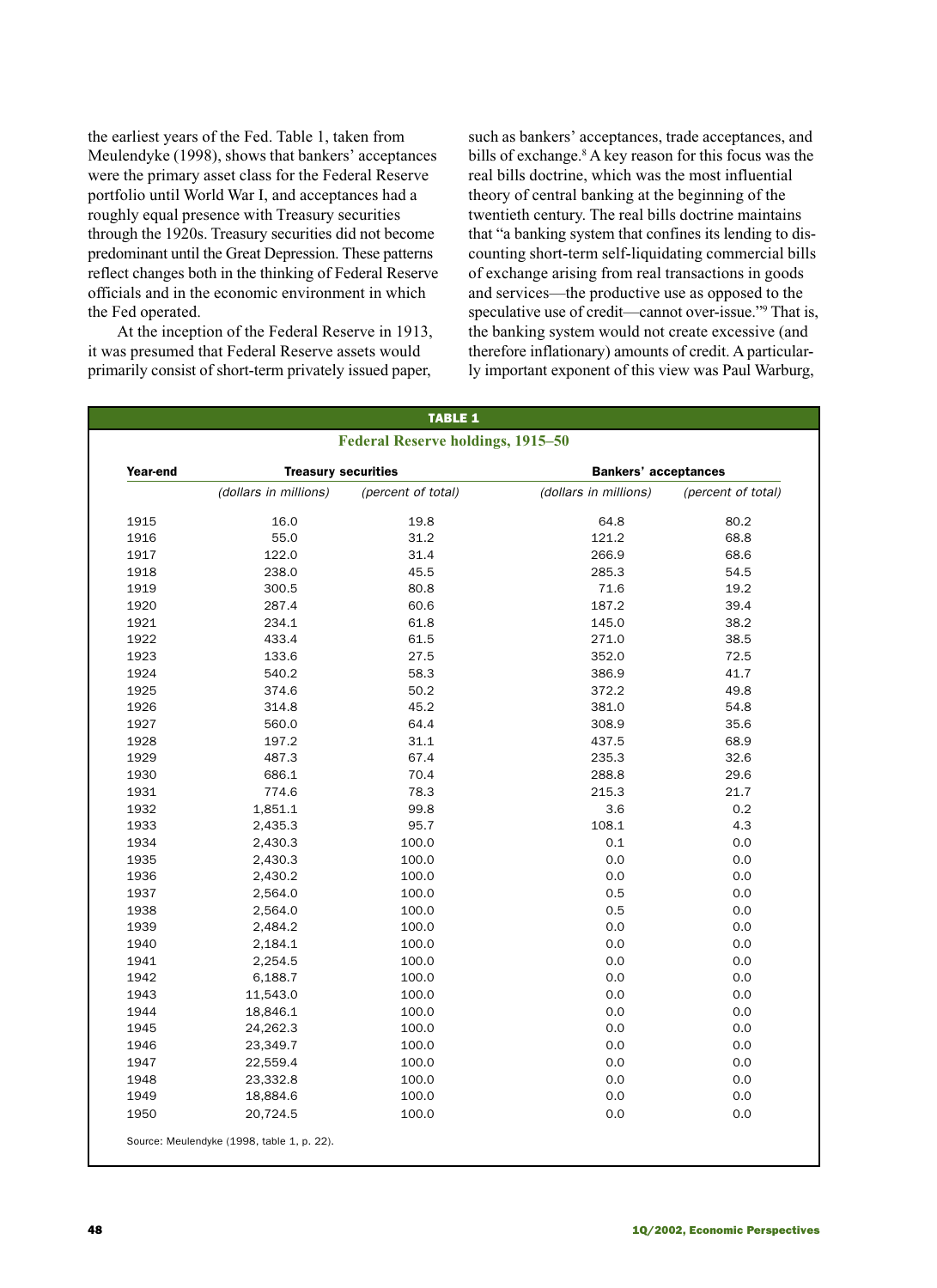a banker with Kuhn, Loeb & Co., whose pamphlet, "A plan for a modified central bank" (published during the Financial Panic of 1907), strongly influenced the drafting of the Federal Reserve Act of 1913.

While the real bills doctrine does not distinguish between bills acquired through rediscounting and bills acquired through open market purchases, there was a perception that open market transactions by the Federal Reserve in the commercial bills market would be beneficial to the economy. In particular, Warburg and others believed that active trading of real bills by the Fed could help foster the development of a secondary market in these securities. Unlike most Western European countries, the U.S. did not have an active market in acceptances prior to the passage of the Federal Reserve Act. Warburg and others saw the development of a liquid acceptance market as essential for a modern banking system to emerge in the U.S. In Warburg's words, "We should aim to transform our commercial paper from a non-liquid asset into the quickest [that is, most liquid] asset of our banks."10 Prior to the establishment of the Federal Reserve, the most liquid short-term assets traded were call loans used to finance stock purchases on the New York Stock Exchange. This form of investment was seen as speculative, rather than productive. It was hoped that the development of a liquid market in real bills would facilitate the optimal allocation of credit across industries and geographical regions<sup>11</sup> and divert credit toward productive investment and away from more speculative uses.<sup>12</sup> This development would be fostered by a central bank that actively purchased these bills in the open market.<sup>13</sup> Pursuant to this goal, the System's purchases of commercial bills (primarily trade and bankers' acceptances) in the open market vastly exceeded its acquisition of these securities via rediscounting. We can see this in table 2,

which is taken from Agger (1922, table 2, p.  $216$ ).<sup>14</sup>

In contrast to the focus on real bills (particularly bankers' acceptances) as appropriate assets for a central bank, there was some concern about central bank purchases of government securities. Direct loans to the government were seen as dangerous, tying the supply of credit to the spending whims of the government. Open market purchases of government securities were seen as equivalent to this sort of direct lending. Furthermore, monetizing government debt was seen as inflationary. Hawtrey (1933, p. 131) summarized these ideas as follows:

"[T]he acquisition of Government securities by the central bank is regarded as opening the door to inflation. It is usual for the power of the central bank to *lend* to the Government to be carefully circumscribed, and the dividing line between lending direct and buying Government securities in the market may be rather a fine one."

Similarly, in his pamphlet, "Principles that must underlie monetary reform in the United States" (published in November 1910), Warburg warns against the inflationary danger of issuing notes backed by government bonds (Warburg, 1930b, p. 176).

In addition, it was thought that a well-run central bank should be free from political influence.<sup>15</sup> Extensive holdings of government debt might compromise central bank independence.16 Finally, the real bills doctrine emphasized that central bank assets should be short term. At the time the Federal Reserve was established, there were no short-term Treasury bills, and there was no active market in short-term Treasury securities.17

Thus, Federal Reserve assets prior to World War I were primarily short-term commercial bills. Table 3, taken from Reynolds (1922b, p. 77) shows that until mid-1917, commercial bills purchased in the open market accounted for a larger fraction of Federal Reserve assets than government securities. From the beginning of 1916 through the start of World War I, bills purchased in the open market exceeded those acquired through rediscounting.18

#### World War I and its aftermath

It was America's entry into World War I in April 1917 that spurred the big shift away from this focus on commercial bills. The war was largely funded by government debt. The Federal Reserve was reluctant to buy government debt directly from the Treasury,<sup>19</sup>

TABLE 2

### **Federal Reserve Bank discounts and purchases of trade and bankers' acceptances** (in thousands of dollars)

|                                        |          | <b>Discounts</b> | <b>Purchases in</b><br>open market |              |
|----------------------------------------|----------|------------------|------------------------------------|--------------|
| Year                                   | Bankers' | <b>Trade</b>     | <b>Bankers'</b>                    | <b>Trade</b> |
| 1915                                   |          | 1,959            | 64.814                             | 31           |
| 1916                                   |          | 5,212            | 369.762                            | 16.333       |
| 1917                                   |          | 37.771           | 1.046.765                          | 30.948       |
| 1918                                   | 19.940   | 187.373          | 1.748.503                          | 61.036       |
| 1919                                   | 71.643   | 138.420          | 2.788.619                          | 36.558       |
| 1920                                   | 187,162  | 192,157          | 3.143.737                          | 74,627       |
| 1921 (9 months)                        | 49.810   | 101,129          | 996.851                            | 6,687        |
| Source: Agger (1922, table 2, p. 216). |          |                  |                                    |              |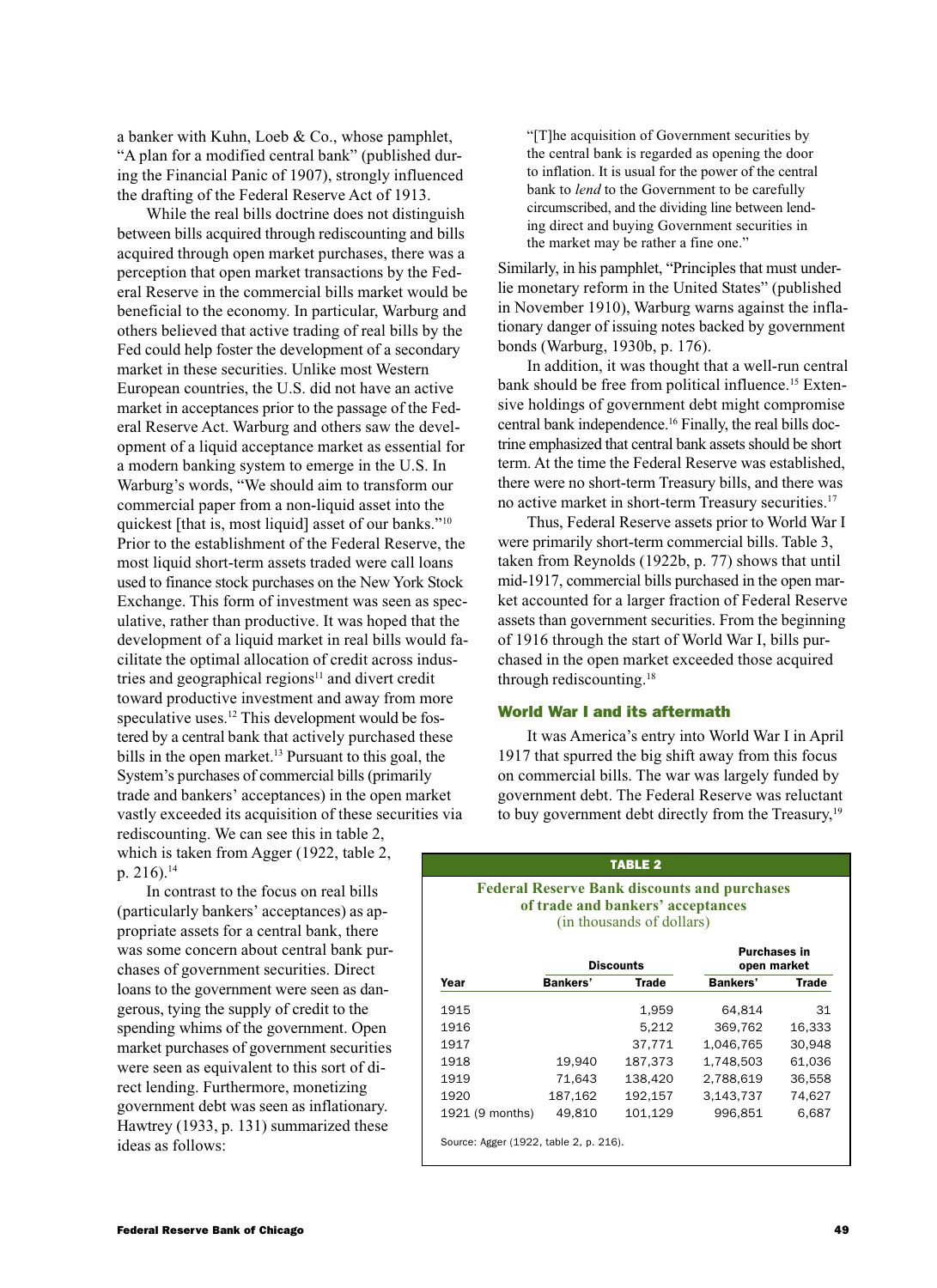but, under government pressure, it took steps to accommodate the increased supply of Treasury securities. It accepted Treasury securities from member banks for rediscounting; it accepted bills backed by Treasuries from member banks for rediscounting; and it offered a lower rate on loans collateralized with Treasury securities than with other forms of collateral.20

As a result of these steps, the Federal Reserve's portfolio became heavily based (directly or indirectly) on Treasury debt. By May 1919, 95.2 percent of Fed purchases of commercial bills (total of rediscounts plus open market purchases) were backed by government securities. Open market purchases of government securities also increased dramatically. According to West (1977), such purchases amounted to only \$4.37 million in April 1917. By March 1918, purchases of government securities amounted to \$1,099 million  $(55.1$  percent of total investments).<sup>21</sup>

Once the war ended, purchases of government securities suffered a decline relative to acceptances. However, the war did result in permanent changes in Federal Reserve operations. First, the war years established a precedent for extensive Federal Reserve holdings of government debt. However, there were those who advocated withdrawing from the Treasury market following the end of the war. For example, Welton and Crennan (1922) attributed the inflation during World War I to the backing of currency with government securities, and argued that this practice

should stop. Second, the volume of Treasury securities issued to finance the war created an active market in government debt.<sup>22</sup>

A third development was a growing disenchantment with the real bills doctrine. In particular, the recession of 1920–21 was caused in part by excessive inventory building. The inflation following the end of the war motivated firms to hold speculative inventories, hoping to sell at higher prices. These inventories were financed, in part, by commercial bills, which were suitable assets for rediscounting under the real bills doctrine. The central bank credit thus created further fueled the inflation. As a result, Federal Reserve officials (notably Benjamin Strong, president of the Federal Reserve Bank of New York) argued that the real bills doctrine was neither necessary nor sufficient to avoid inflationary credit expansion or to ensure that credit would be used for productive, rather than speculative activity.  $23, 24$ 

These developments weakened the Federal Reserve's original focus on real bills. Thereafter, purchases of real bills (mostly bankers' acceptances) and government securities coexisted. The recession of 1920–21 severely contracted the supply of bankers' acceptances and other real bills.<sup>25</sup> The Fed responded by replenishing its earning assets with government debt.<sup>26</sup> However, it appears that real bills were used for secular growth of the Federal Reserve's open market portfolio, while government securities were used to

| <b>Earning assets of the Federal Reserve System</b><br>1914–17 (in thousands of dollars) |                                        |                                       |                               |                              |  |  |  |
|------------------------------------------------------------------------------------------|----------------------------------------|---------------------------------------|-------------------------------|------------------------------|--|--|--|
| <b>Date</b>                                                                              | <b>Bills discounted</b><br>for members | <b>Bills bought</b><br>in open market | U.S. government<br>securities | <b>Municipal</b><br>warrants |  |  |  |
| 1914                                                                                     |                                        |                                       |                               |                              |  |  |  |
| December 31                                                                              | 9.909                                  |                                       | 205                           | 734                          |  |  |  |
| 1915                                                                                     |                                        |                                       |                               |                              |  |  |  |
| January 29                                                                               | 13,955                                 |                                       | 2,015                         | 11,165                       |  |  |  |
| April 30                                                                                 | 22,774                                 | 13,812                                | 6,813                         | 18,656                       |  |  |  |
| July 30                                                                                  | 29.102                                 | 11.625                                | 7.923                         | 16,107                       |  |  |  |
| October 29                                                                               | 30.448                                 | 13,619                                | 10,505                        | 25.014                       |  |  |  |
| 1916                                                                                     |                                        |                                       |                               |                              |  |  |  |
| January 28                                                                               | 26,901                                 | 26,314                                | 21,372                        | 20,602                       |  |  |  |
| April 28                                                                                 | 21,448                                 | 47,585                                | 45,841                        | 36,933                       |  |  |  |
| July 28                                                                                  | 27,594                                 | 83,454                                | 48,656                        | 27,220                       |  |  |  |
| October 27                                                                               | 21.131                                 | 86.085                                | 40.469                        | 29,890                       |  |  |  |
| 1917                                                                                     |                                        |                                       |                               |                              |  |  |  |
| January 26                                                                               | 15,711                                 | 97,697                                | 55,769                        | 12,249                       |  |  |  |
| April 27                                                                                 | 35,043                                 | 71,400                                | 117,818                       | 14,999                       |  |  |  |
| July 27                                                                                  | 138.459                                | 195.097                               | 76.953                        | 1.469                        |  |  |  |
| October 26                                                                               | 397.094                                | 177.590                               | 110.042                       | 233                          |  |  |  |
|                                                                                          |                                        |                                       |                               |                              |  |  |  |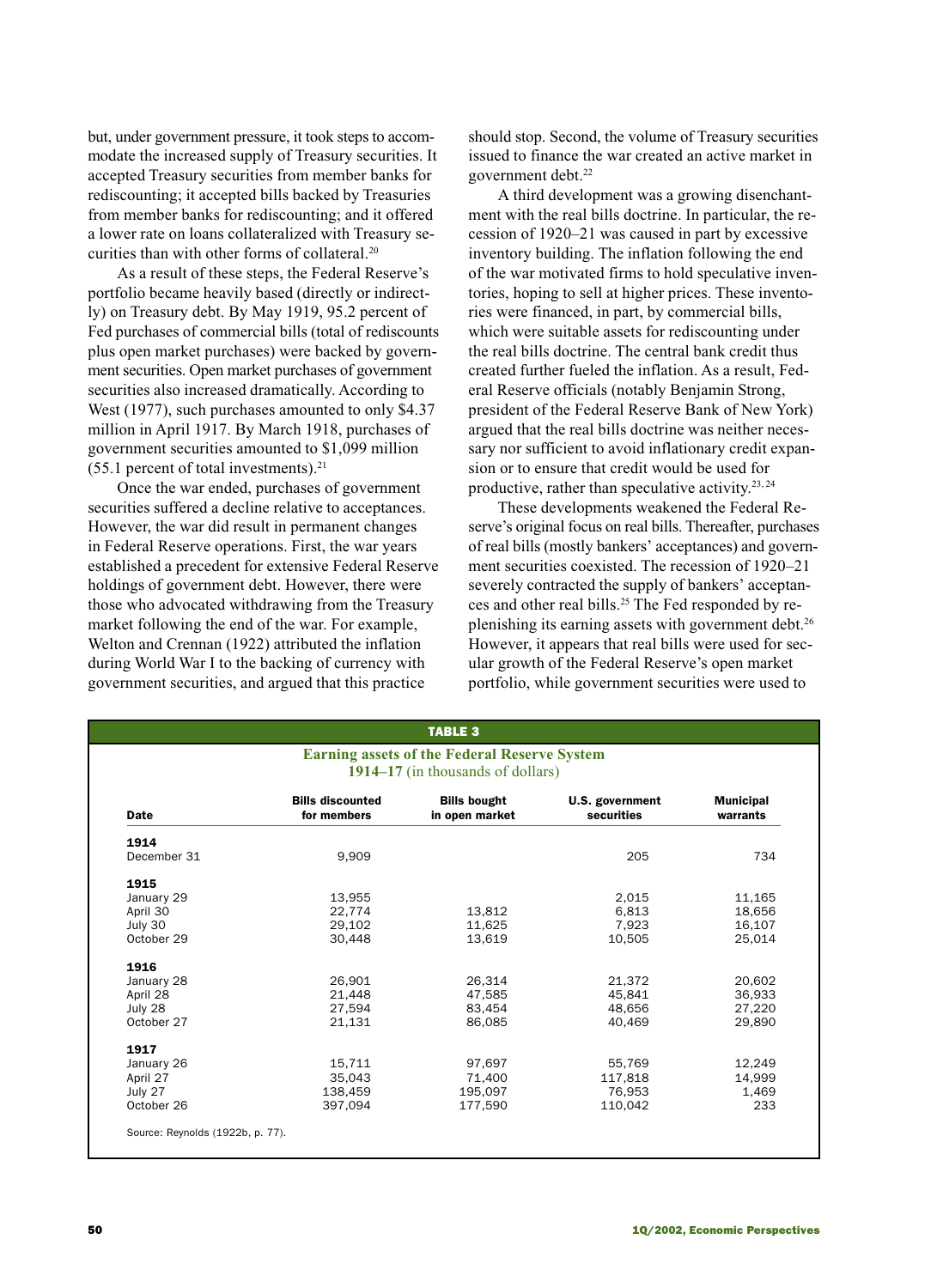manage aggregate credit provision in the short term. In particular, figure 2 (taken from chart 9.3 in West, 1977, p. 191) shows that the variability of government securities purchases from 1921–23 was much greater than the variability of open market purchases of real bills.<sup>27</sup> This pattern suggests that Treasury securities served a role analogous to present-day temporary transactions.

In the early 1920s, an argument against extensive open market operations in government securities came from the Treasury itself. The Reserve Banks' initial open market activity in government debt was uncoordinated, causing random fluctuation in the pricing of these securities. This presented a problem for the Treasury, making it more difficult to forecast auction prices.28 In part to address the Treasury's concerns, in May 1922 the Conference of Presidents of the Federal Reserve Banks established a committee on centralized execution of purchases

and sales of government securities to coordinate all Federal Reserve purchases of Treasury securities.<sup>29</sup> In 1923, this committee was reconstituted under the supervision of the Board of Governors as the Open Market Investment Committee, the precursor of the current Federal Open Market Committee. The Treasury's concerns appeared to restrain the growth in the use of government debt for open market operations.

#### The Depression, 1929–33

The event that ultimately caused a permanent shift away from bankers' acceptances to government securities was the Great Depression. According to Anderson (1965), there was a consensus that the Federal Reserve's response to the market crash in fall 1929 should include aggressive open market purchases. Anderson wrote that, "Acceptances and, *if necessary*, [italics added] government securities should be purchased to avoid any increase and possibly to bring some reduction in member-bank indebtedness to the Reserve Banks."30 Interestingly, this quote suggests that acceptances, rather than government securities, were seen as the primary vehicle for increasing bank liquidity.

After 1929, however, it is difficult to find any mention of acceptances in discussions of open market operations.31 It appears that the aggregate supply of acceptances fell with the decline in economic activity, rendering extensive open market operations in



acceptances simply infeasible. Evidence on this point is provided by Groseclose (1965, p. 132): "[D]uring the boom just preceding the stock market crash of 1929 the volume of bankers' acceptances rose to around \$1.5 billion, but thereafter declined to less than \$150 million at the end of 1941. ..." As a result, "[a]fter 1937 the Federal Reserve practically ceased to buy or rediscount such paper" until after World War II. At the same time, the government started issuing short-term debt on a regular basis. The first Treasury bill issue was in December 1929,<sup>32</sup> providing the Fed with an alternative to bankers' acceptances as a short-term instrument for open market operations.

A final impetus for extensive Federal Reserve holdings of government debt was provided by the Roosevelt administration's national recovery actions in 1933. As with the costs of World War I, the government financed these actions with debt. The Treasury needed to ensure that debt issues were successful, and the Federal Reserve responded to the Treasury's concerns. According to Anderson (1965, p. 72), "There was a consensus that with excess reserves still substantial, it was not desirable to buy government securities to increase bank reserves. ... There was apprehension [however] that if the Treasury could not do its financing successfully in the market, it would be forced to seek accommodation directly from the Reserve Banks." As a result, in spring 1933 the Board of Governors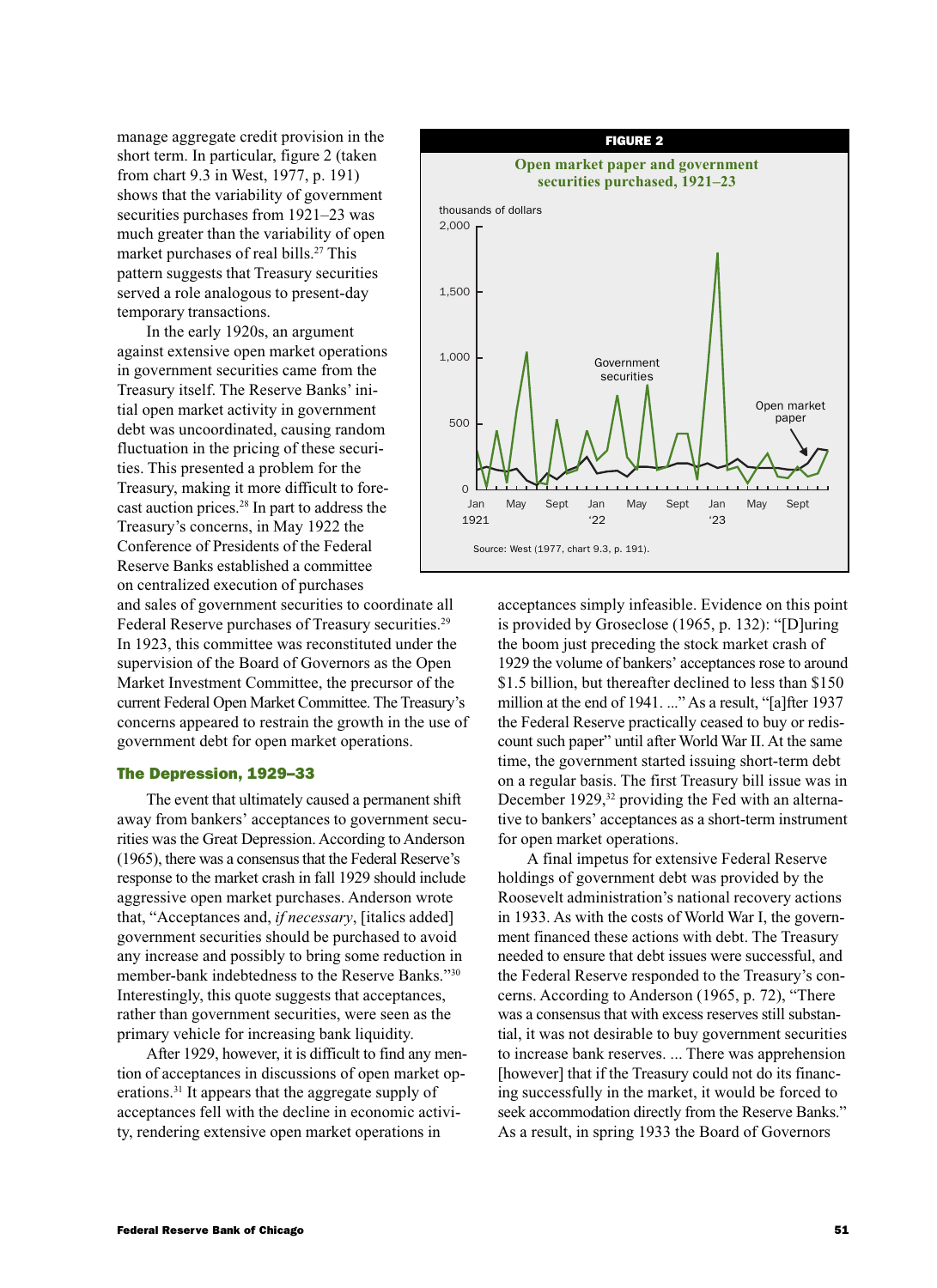authorized the purchase of up to \$1 billion of government securities, if necessary, to ensure successful financing by the Treasury.

## What can we learn from the historical record?

We must be cautious in drawing lessons from this historical account of open market operations. For one thing, the events described in the preceding sections all occurred under the gold standard, a very different monetary environment from the present. In addition, current financial markets are far more highly developed than in the early years of the Fed. Nonetheless, there are a number of parallels between the System's experiences in its early years of existence and the policy choices that the System may face over the next few years. During the first three decades of the last century, the Fed went through the process of changing the class of securities used in open market operations. The problem encountered by the Federal Reserve during the recession of 1920–21 and the Great Depression resembles that currently facing the System: a dwindling supply of the assets traditionally used for open market operations. In the 1930s, the problem was a reduced supply of acceptances induced by the economic contraction, while currently it is the possibility of a reduced supply of Treasuries. The adjustment in the 1930s to a Treasuries-only policy was not immediate. It took many years for the System to reconcile the advantages of using Treasury securities with their associated problems, most notably the problem of central bank independence highlighted by Bagehot (1873) some 70 years before. Ultimately, these issues were not to be fully resolved until the Treasury–Federal Reserve Accord of 1951, in which the Treasury agreed that the Fed should be permitted to pursue an independent monetary policy.

In its early years, the Fed used open market operations to affect the development of private markets. Specifically, the System deliberately used the purchase of private bills in the open market to foster the

development of a liquid secondary market in acceptances. This action stands in contrast to the Federal Reserve's current policy of minimizing market distortions, wherever possible, in its open market activities. In the early days of the System, however, concerns about creating distortions in financial markets were outweighed by other public policy considerations. At that time, financial markets and the banking system were not well developed. The Federal Reserve's activities might therefore be seen as serving a public policy purpose by addressing a market incompletion.

Today's markets are so much more highly developed that it is difficult to make a case for this sort of active interventionist policy. Nonetheless, the Federal Reserve still faces a basic issue that was recognized in its early years: Its role in financial markets may have an influence on market outcomes. If the Fed moves toward accepting privately issued securities in its open market account, this policy shift may affect the evolution of markets. For example, as the supply of Treasury securities contracts, private markets will align on some alternative benchmark security to replace the ever-scarcer Treasuries. The System's choice of private assets to use in its open market operations may influence the class of securities that emerges as the new benchmark.

In addition, if the Fed purchases private securities, it might be seen as selectively approving those obligors whose paper it purchases. When the Fed discontinued all purchases of acceptances in 1984 (it discontinued outright purchases of acceptances in 1977), this concern was a major factor. In the words of President Solomon of the Federal Reserve Bank of New York, "There are some people ... who misinterpret the Federal Reserve eligibility as a good housekeeping seal."33 While there are antecedents for open market operations in private securities, there clearly are fundamental problems that must be addressed should the Federal Reserve consider using private securities in this way in the future.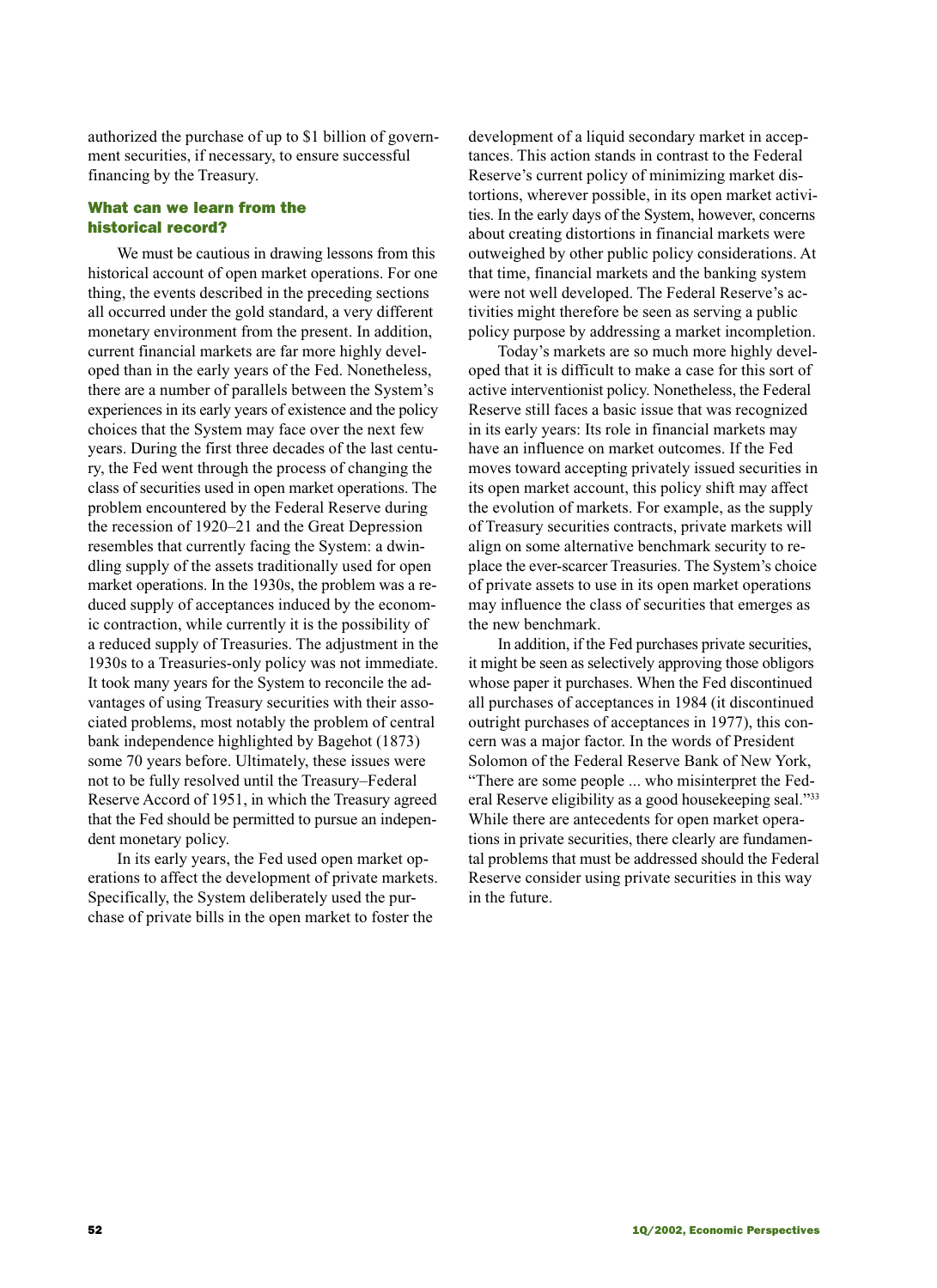#### NOTES

1 Broaddus and Goodfriend (2001) propose that the Treasury continue issuing bonds sufficient to meet the Federal Reserve's needs, purchasing private assets with the proceeds if necessary. This would transfer the responsibility of holding private assets from the Federal Reserve to the Treasury.

2 A *bill of exchange* is a negotiable security issued by one party (the "drawer") and accepted by the other party (the "drawee"), instructing the drawee to pay a fixed sum of money, usually as part of a commercial transaction. It differs from a promissory note only in that it is initiated as an instruction from the creditor, rather than as a promise from the debtor. A *trade acceptance* is essentially a bill of exchange issued in the course of an export/import transaction. It is an obligation of the buyer in the transaction. A *bankers' acceptance* is a trade acceptance that has been guaranteed by the buyer's bank, at which point it becomes an obligation of the bank, rather than of the buyer.

3 Outright transactions are purchases or sales of securities that are intended to be permanent. The Federal Reserve generally conducts outright transactions only a few times each year. In contrast, temporary transactions are purchases or sales that are expected to be reversed in the near term. Temporary transactions are conducted more frequently. For a discussion of the difference between outright (or permanent) and temporary open market transactions, see Meulendyke (1998).

4 This forecast uses a statistical model that fits a twelfth-order autoregression in the change in the log of M0. I use weekly data from January 1962 through November 2001.

5 U.S. Congress, CBO (2002). Also see the CBO website, www.cbo.gov.

6 See the discussion in Reinhart and Sack (2000).

7 Temple-Raston and Weisman (2001).

8 See Reynolds (1922b), pp. 74–75.

9 Bordo and Schwartz (2000).

10From "A plan for a modified central bank," quoted in Warburg (1930a), p. 23.

11See Warburg (1930a), p. 17, and Agger (1922), p. 209.

12See West (1977), p. 185.

13According to Reynolds (1922b), one of the key goals of the Federal Reserve System in its first two years was "to endeavor to regulate the interest rates and equalize the demand for money by the purchase of bills and acceptances in the *open market*" (Reynolds, 1922b, pp. 74–75, italics added). Note that in this quote the term "bills" clearly refers to bills of exchange, as Treasury bills were not introduced until 1929.

14West (1977), pp. 185–186, also notes Benjamin Strong's efforts at the Federal Reserve Bank of New York to create an open market in commercial paper.

15See, for example, Bagehot (1873), chapter 4.

16Warburg, (1930b), p. 172.

17Warburg, (1930b), p. 169.

<sup>18</sup>In comparing tables 2 and 3, note that table 2 gives cumulative purchases over the year, while table 3 gives point-in-time asset stocks.

19The Reserve Banks did agree to take a \$50 million issue of 90 day certificates of indebtedness. (See West, 1977, p. 187.)

20See Reynolds (1922a), p. 191, and West (1977), pp. 187–188.

21See West (1977), p. 188.

22See West (1977), p. 192.

<sup>23</sup>See the discussion in West (1977), pp.  $195-201$ .

24While the System moved away from the real bills doctrine during the early 1920s, the ideal of a self-regulating monetary policy has received renewed attention in recent years. Most notably, Sargent and Wallace (1982) formalize the notion of an "elastic currency" (in the terminology of the Federal Reserve Act of 1913). They show how a theoretical version of the real bills doctrine can allow both the quantity of money and the price level to respond optimally to fluctuations in real economic activity.

25"From an estimated maximum of around \$1 billion in acceptances outstanding at the height of their use [prior to the recession], the volume dropped to around \$400 million in 1923. Much of this drop, of course, was due to the business recession" (Groseclose, 1965).

<sup>26</sup>See Anderson (1965).

 $27$ See the discussion in West (1977), p.191.

28See Anderson (1965), p. 144.

29See Anderson (1965), p. 51.

30Anderson (1965), p. 61.

31For example, Anderson's (1965) extensive discussion of the debates over Federal Reserve open market policy in the 1930s focuses exclusively on government securities.

32Bannon (1953).

<sup>33</sup>Transcript of the FOMC meeting of March 26–27, 1984, available on the Board of Governors of the Federal Reserve System website at www.federalreserve.gov/fomc/transcripts/ transcripts\_1984.htm.